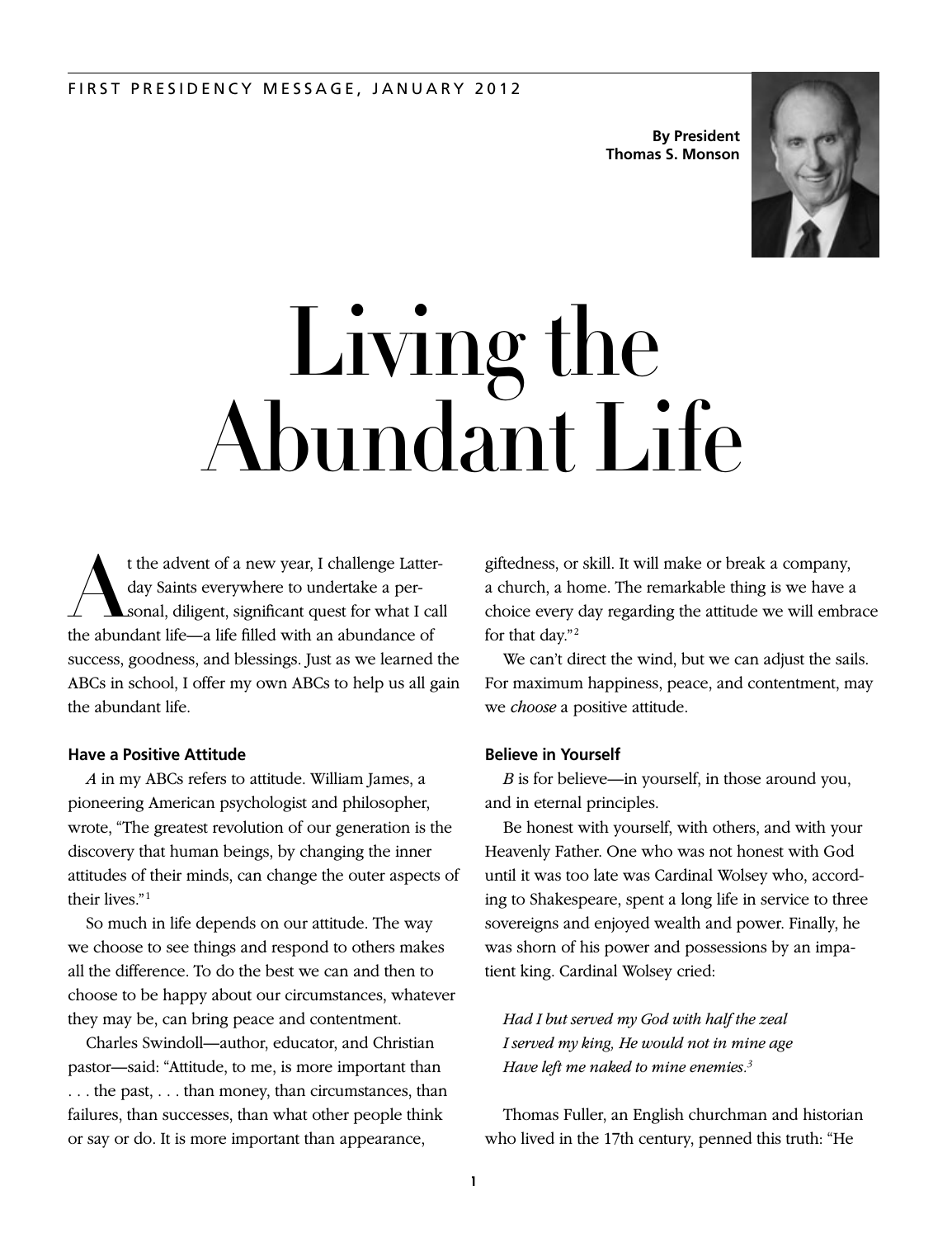does not believe that does not live according to his belief." 4

Don't limit yourself and don't let others convince you that you are limited in what you can do. Believe in yourself and then live so as to reach your possibilities.

You can achieve what you believe you can. Trust and believe and have faith.

# **Face Challenges with Courage**

Courage becomes a worthwhile and meaningful virtue when it is regarded not so much as a willingness to die manfully but as a determination to live decently.

Said the American essayist and poet Ralph Waldo Emerson: "Whatever you do, you need courage. Whatever course you decide on, there is always someone to tell you that you are wrong. There are always difficulties arising that tempt you to believe that your critics are right. To map out a course of action and follow it to an end requires some of the same courage that a soldier needs. Peace has its victories, but it takes brave men and women to win them."<sup>5</sup>

There will be times when you will be frightened and discouraged. You may feel that you are defeated. The odds of obtaining victory may appear overwhelming. At times you may feel like David trying to fight Goliath. But remember—David *did* win!

Courage is required to make an initial thrust toward one's coveted goal, but even greater courage is called for when one stumbles and must make a second effort to achieve.

Have the determination to make the effort, the single-mindedness to work toward a worthy goal, and the courage not only to face the challenges that inevitably come but also to make a second effort, should such be required. Sometimes courage is the little voice at the end of the day that says, "I'll try again tomorrow."

May we remember these ABCs as we begin our journey into the new year, cultivating a positive attitude, a belief that we can achieve our goals and resolutions, and the courage to face whatever challenges may come our way. Then the abundant life will be ours.

### **NOTES**

- 1. William James, in Lloyd Albert Johnson, comp., *A Toolbox for Humanity: More Than 9000 Years of Thought* (2003), 127.
- 2. Charles Swindoll, in Daniel H. Johnston, *Lessons for Living* (2001), 29.

4. Thomas Fuller, in H. L. Mencken, ed., *A New Dictionary of Quotations* (1942), 96.

5. Ralph Waldo Emerson, in Roy B. Zuck, *The Speaker's Quote Book* (2009), 113.

# **TEACHING FROM THIS MESSAGE**

Consider inviting family members to share personal experiences when a positive attitude, belief in themselves, or courage helped them. Or invite them to find examples of these three principles in the scriptures. You might prepare to teach by prayerfully thinking of scriptures or experiences of your own.

# **YOUTH**

# **Courage to Weather the Storm By Maddison Morley**

On the second night of my stake's Young Women camp, we had a big rainstorm and tornado. My ward had about 24 young women attending the camp with two leaders, and we all had to fit into one small cabin for protection. The rain was falling hard, and the wind was getting worse. I had to continually remind myself of the prayer for safety our stake president had offered earlier. Our ward also said our own group prayer in our cabin, and I said my own personal prayers.

A lot of girls were scared, and it was easy to see why. Our cabin was not very sturdy, and we were right by a river. In about 20 minutes the storm got so bad that the whole stake had to run from their ward cabins to the counselors' cabins, which were on higher ground. My stake president said another prayer, and we sang hymns, Primary songs, and camp songs in an attempt to comfort ourselves. Yes, we were scared, but we felt that everything would be all right. Half an hour later it was OK to go back to our ward cabins.

We later found out what had happened to the tornado that night. It had split into two storms. One of them went around us to the right and the other to the left. What we got wasn't even the worst of it!

I know that God heard our prayers that night and that He protected us from the worst of the storm. Why would a tornado split unless God needed it to? I know that in the storms of life, we can always pray to

<sup>3.</sup> William Shakespeare, *King Henry the Eighth,* act 3, scene 2, lines 456–58.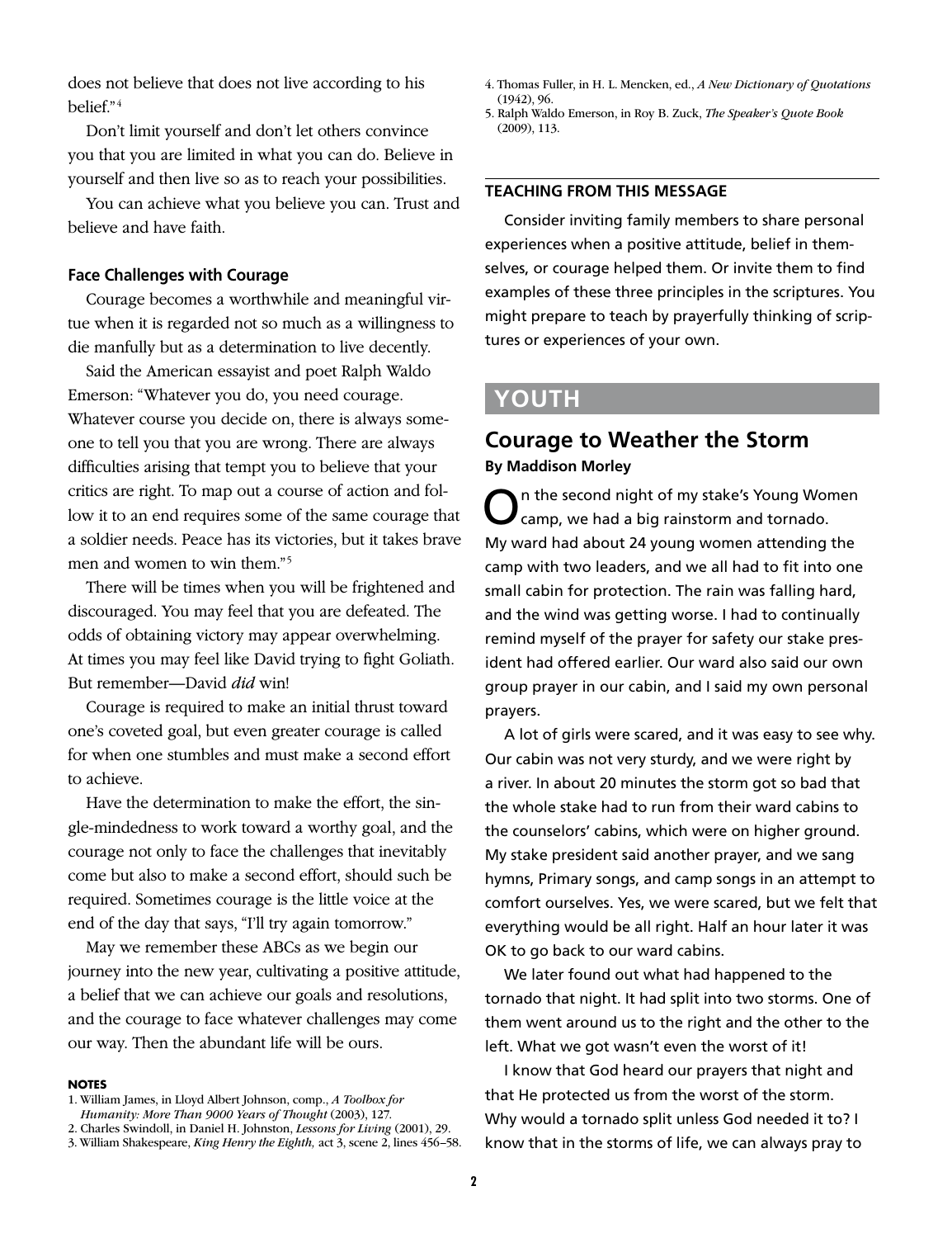Heavenly Father and He will hear and answer us, giving us the courage and protection we need to make it safely through.

# **CHILDREN**

# **Captain Moroni**

Captain Moroni had courage as he faced challenges.<br>CHe loved truth, liberty, and faith. He devoted his life

to helping the Nephites preserve their freedom. You can be like Captain Moroni by facing your challenges with courage. You can even make your own title of liberty by writing the things that are important to you and your family.

# **Where to Find Out More**

Alma 46:11–27: The title of liberty Alma 48:11–13, 16–17: Moroni's qualities

© 2012 by Intellectual Reserve, Inc. All rights reserved. Printed in USA. English approval: 6/11. Translation approval: 6/11. Translation of *First Presidency Message, January 2012.* English 10361 000